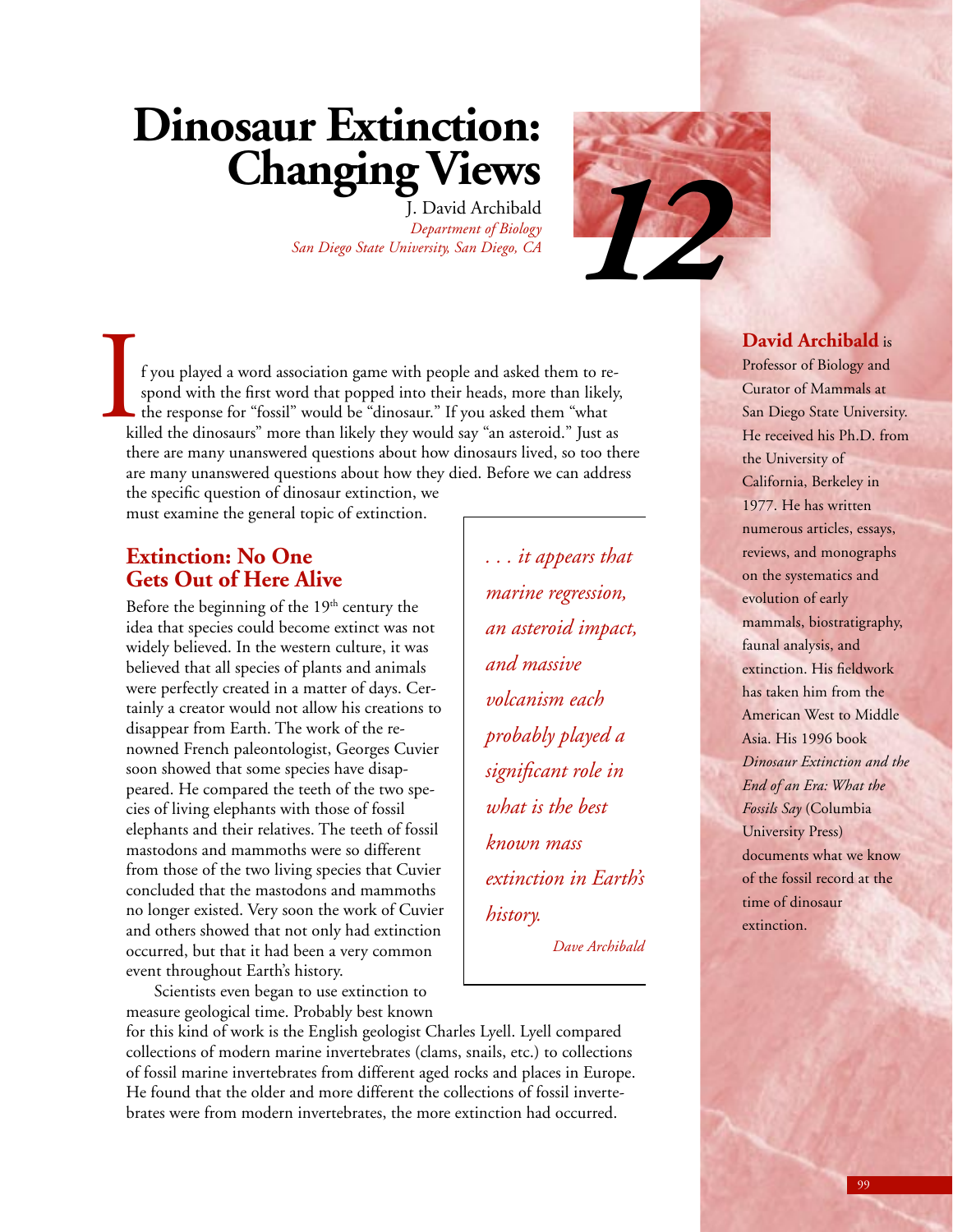

Lyell was measuring the fact that, over long periods of geological time, as species evolved others became extinct.

Today, we know that not only does extinction occur, but that of all the species that ever lived, well over 99 percent are now extinct. This figure is not an exact percentage, but rather it is an approximation, based on three factors: (a) the age of the Earth, (b) the number of species alive at any given time, and (c) an estimate of how long the average species exists.

a) Paleontologic evidence points to the origin of life on Earth at about 3.5 billion years.

b) For the number of species alive at any given time, we can use estimates of E.O. Wilson, who placed the number of known species alive today at 1.4 million, while judging that the number may be anywhere from 10 to 100 million.1 To be conservative, we can use the lower estimate of 10 million for the number of species alive at any given time. This number overestimates the number of species alive early



in the history of life, but underestimates the number of species alive later in geological time.

c) In the late 1980s Niles Eldredge estimated how long a variety of species survived. An average duration for a species based on his various estimates was 12.4 million years.<sup>1</sup>

We now need to make a few calculations. If we use the estimate that the number of species at any given time is about 10 million, that each species lasts about 12.4 million years, and that life originated 3.5 billion years ago, we arrive at the staggering figure of over 2.8 trillion species that have lived on Earth! If only 10 million are alive today, this means that only one in every 280,000 species that has ever lived is alive today. Thus, 99.99 percent are extinct. This total may seem like a shocking number, but it is clear that the fate of most species is extinction rather than further evolution. Because most species become extinct, only a small percentage of species provides the future diversity. Extinction is so common that it is the rule rather than the exception. Just as evolution is an ongoing process adding new species, extinction is an ongoing process that eliminates species.

Armed with this information, we might think that the extinction of species that we humans are causing today is normal or even common. Such an assumption would be wrong. The great many extinctions occurring today because

> of human activity fall into an extremely rare category known as mass extinction. In the past 540 million years, during the Phanerozoic Era, there have been five times when the numbers and rates of extinction became so high that they stand out from all other times in the geological past (Fig. 1). A sixth mass extinction is now underway, but this time humans are the culprits.

In Fig. 1, each point on the graph represents the number of extinctions per million years for families of marine invertebrates and vertebrates for that particular interval of geo-

logical time. The solid line is called a regression line and can be thought of as showing the average extinction rate through geological time. The dashed lines surround 95 percent of all the points shown on the graph. Each of the five spikes falls well outside the 95 percent interval, indicating much higher rates of extinction five times in the past. These five spikes are generally recognized as times of mass extinction.

#### **Fig. 1.**

The five major mass extinctions in the past 540 million years as demonstrated by extinctions of marine invertebrates and vertebrates. From Archibald (1996) after Raup and Sepkoski  $(1982).$ <sup>1</sup>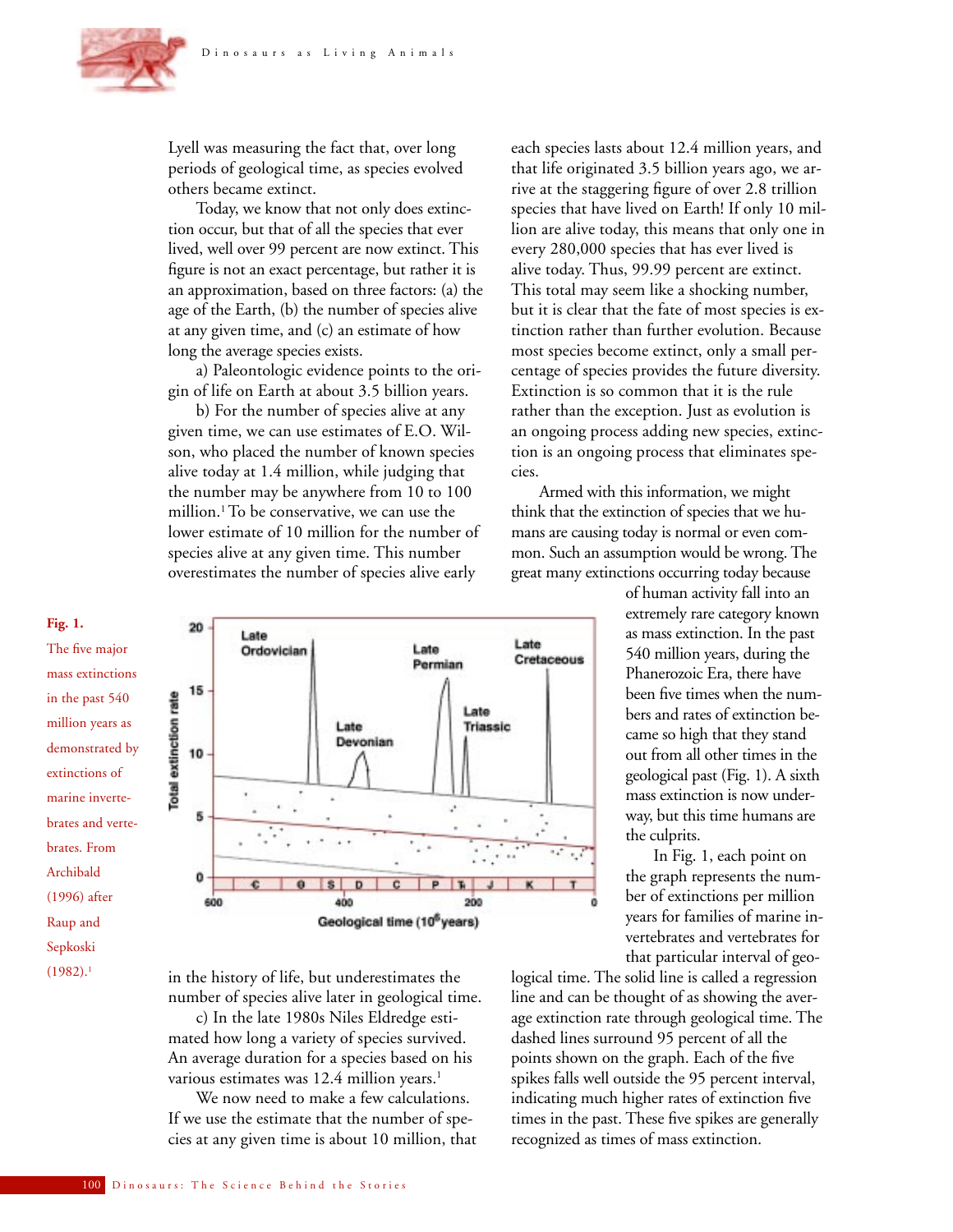

When we add up all the extinctions that have occurred in the past, we find that mass extinctions probably account for no more than about 10 percent of all extinctions. The other 90 percent or more are normal or background extinctions that are the counterpart to evolution. Although the five mass extinctions comprise a relatively small percentage of total extinctions during Earth history, each represents a major reorganization of the Earth's biota. The severest of the big five reorganizations occurred at the end of the Permian some 250 mya (million years ago). There was over 90 percent species extinction, although this is not obvious from Fig. 1.

The most famous mass extinction, however, is the one that included the last of the dinosaurs, the terminal Cretaceous mass extinction 65 mya.<sup>2</sup> This mass extinction wiped out the dominant land vertebrates and opened the evolutionary way for mammals that until that time were no larger than a small cat. Although the terminal Cretaceous mass extinction is the most famous, we still cannot say what happened with certainty in part because of the relatively poor record of its best-known victims—the dinosaurs.

# **The K/T Extinction**

The Late Cretaceous (from about 100–65mya) is not only the last geological time interval from which dinosaurs are definitely known, it is also one of the best sampled for dinosaurs. The name K/T comes from a combination of the names Cretaceous, in which we find fossils of dinosaurs, and Tertiary, the time in which we see the first appearance of modern groups of mammals (the K comes from Kreide, the German word for "chalk," deposits of which are common at this time in Europe; Cretaceous means "chalk-bearing").

Around the world there are literally hundreds of Late Cretaceous dinosaur sites, including such seemingly unlikely places as Antarctica and New Zealand (Fig. 2, A). One of the best-known areas for Late Cretaceous dinosaurs is in the northern part of western North America. In this area, we know that the number of genera of dinosaurs dropped from

32 to 19 during the last 10 million years of the Late Cretaceous. In other words, some 40 percent of dinosaur genera were lost in this region during that time. Whatever killed the last species of dinosaur, the record shows that they were declining during the last 10 million years



**Fig. 2. A.** Important dinosaur sites (black stars) for the Late Cretaceous (100 to 65 mya). **B.** Important vertebrate faunas spanning the K/T boundary. More recently discovered possible K/T boundary vertebrate faunas are indicated by a question mark. From Archibald (1996)<sup>1</sup> using data mostly from Weishampel (1990) and map after Smith et al. (1994).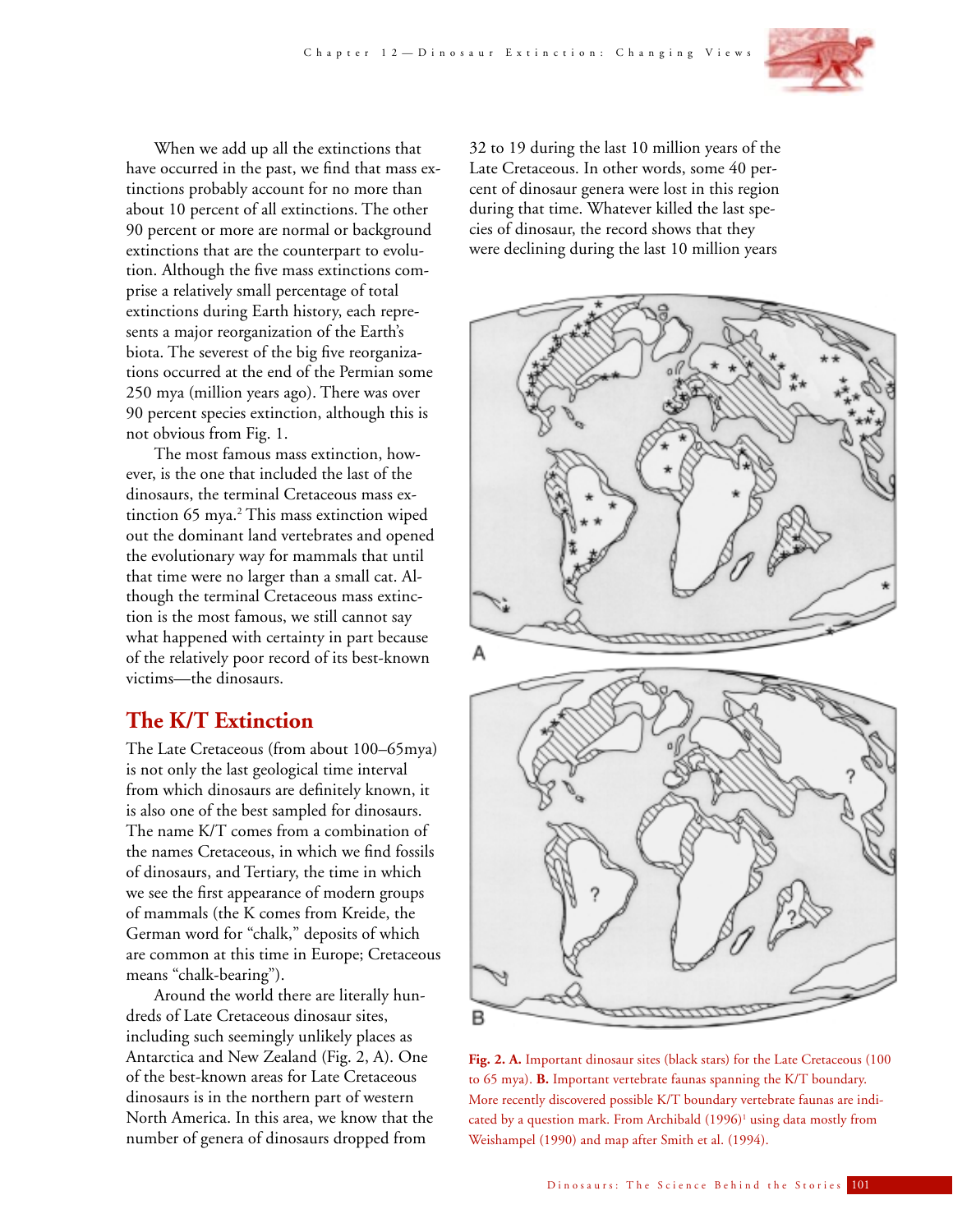

of the Cretaceous, at least in the western part of North America.

Unfortunately, as one examines the rocks representing the end of the Cretaceous, the fossil record of dinosaurs gets worse. Only a handful of places in the world have a nearly continuous fossil record of vertebrates across the K/T boundary. The one area where we do have an adequate record of dinosaurs very near the K/T boundary is in western North America. Recently discovered sites in China, South America, and India offer hope in the future for an even better K/T record of vertebrates (Fig. 2, B).

What this means is that the vertebrate (and dinosaur) fossil record at the K/T boundary is far poorer than is usually realized. Most importantly, this means that at least for now, we cannot say anything about how fast dinosaur extinction occurred. The record is simply too poor to address this issue. Fortunately, the record is good enough that we can say something about how many species of dinosaurs and other vertebrates became extinct and how many survived. We can also say something about what is called the selectivity of these extinctions. This means that we can ask whether all kinds of species of vertebrates from bony fish to turtles were equally or unequally affected during the change from the Cretaceous to the Tertiary. In order to ask such questions we need a fossil record of vertebrate species other than dinosaurs. Indeed, we have such a record, once again in the western portion of North America. As we examine this record, keep in mind questions such as: Why did this dinosaur extinction occur? Was it only the dinosaurs that went extinct? Which other groups of animals survived?

# **Other Vertebrate Species Living with the Last Dinosaurs**

Our K/T sites for vertebrate fossils are found in eastern Montana. It has been well documented that at least 107 species of vertebrates existed here during the closing million or so years of the Cretaceous. These species belong to 12 major groups, which are listed in Table 1. It may be surprising that of these 107 species

only 19 are dinosaurs. You may also notice that pterosaurs (flying relatives of dinosaurs) and birds are not included in this table, even though fossil evidence indicates their existence at this time.<sup>3</sup> These two groups are not included because their fragile skeletons make them poor candidates for fossilization compared to most other vertebrates. Of the 107 remaining species of vertebrates, 49 percent (52 species) survived, or 51 percent became extinct.<sup>1</sup> Even though only about half of these species of vertebrates became extinct, the overall biological effect on the land was profound. Dinosaurs had been the dominant land vertebrates throughout the Mesozoic. Although mammals had been around for almost the same amount of time, it was only after the dinosaurs were gone that mammals truly began to flourish. More importantly, we can use the survival data in Table 1 to test the various theories of dinosaur extinction.

## **The Three Most Popular Theories of Dinosaur Extinction**

Soon after the discovery and naming of the first known dinosaurs in the early  $19<sup>th</sup>$  century, people began to speculate on what had happened to them. By the 1980s, there were over 80 dinosaur extinction theories, more than for any other group of animals. With so many theories, it is no wonder that they ranged from the highly reasonable to the absurd, e.g., overhunting by aliens.<sup>4, 3</sup> Given so many theories of extinction, only the three best explained and testable of these will be discussed here. All three theories, to one degree or another, argue that changes in climate, whether sudden and drastic or slow and cumulative, caused the extinctions. It is important to keep in mind that none of the three theories is mutually exclusive, that is, any combination of the three may have happened. The most important question is which theory, or part of a theory, is best supported by the fossil evidence. Before testing these theories against the vertebrate fossil record, they first must be described. They are described in the order of the length of the time intervals over which they are thought to have acted, beginning with the longest.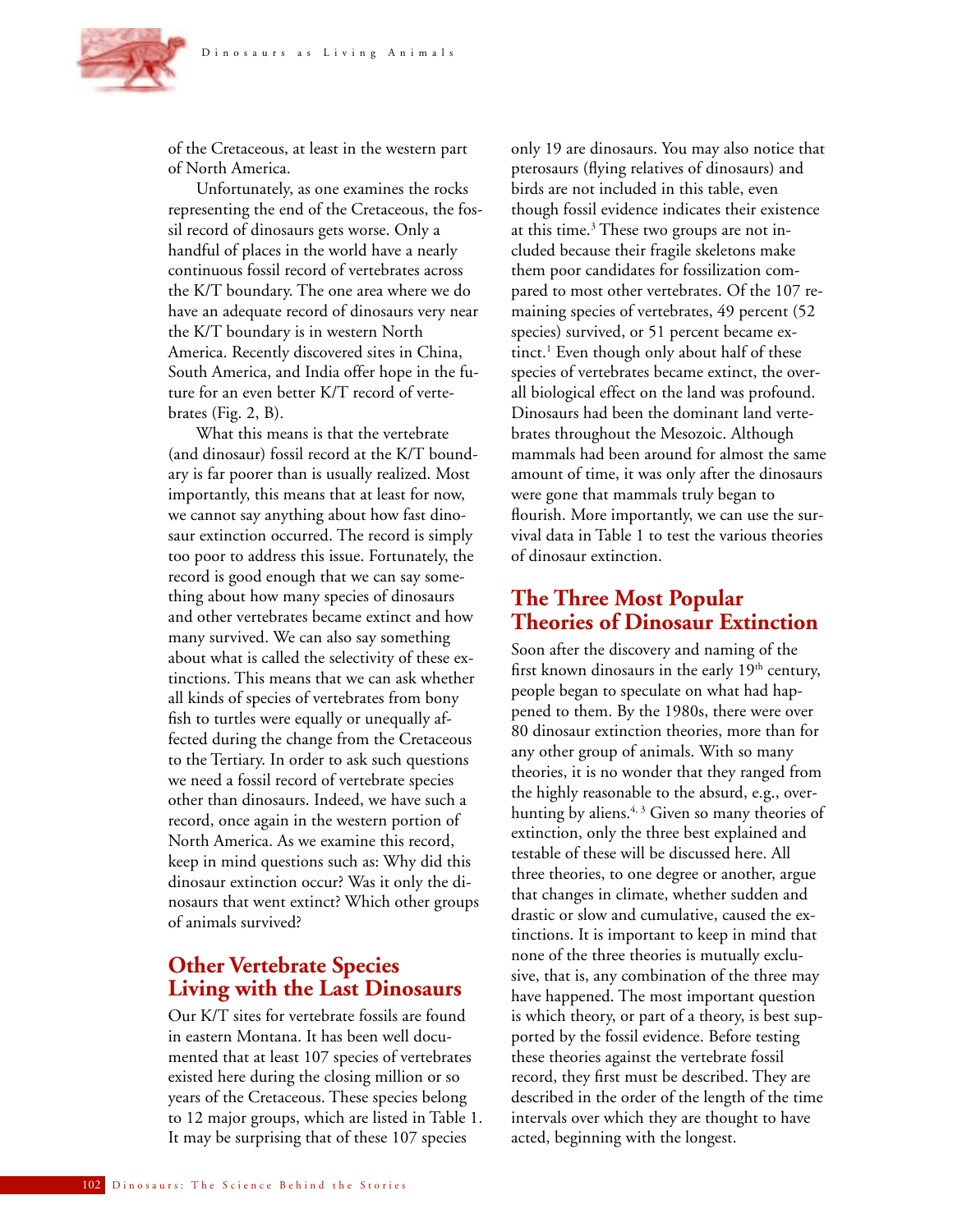

#### **The Deccan Traps**

Massive eruptions of flood basalts on the Indian subcontinent, called the Deccan Traps, occurred at the time of the K-T boundary. Flood basalts flow from great fissures and volcanoes with moderate amounts of explosive power. They are more like the lava flows of the Hawaiian Islands than the explosive eruption of Mount St. Helens, which literally blew the mountain apart. However, the Deccan Traps erupted over four or more million years and produced enough lava to cover both Alaska and Texas to a depth of 2000 ft (610 m). The effects of such massive volcanism have not been as well studied as the effects proposed in other extinction theories. It is clear, however, that such eruptions would greatly increase the amount of very fine-grained material in the atmosphere. This "dust" would decrease the amount of sunlight reaching the Earth's surface, which would in turn lead to long-term global cooling. Both cooling and a decrease of sun reaching the Earth's surface would, over this long time interval, change the vegetation and thus, affect the animals feeding upon it.

#### **Marine Regression**

The second theory relates extinction to marine regression, which is the process whereby very shallow seas that covered much of the low-lying areas of continents drain away, back into the deeper ocean basins.<sup>1</sup> One of the greatest such marine regressions is recorded in rocks near the end of the Cretaceous Period, some 65 mya. Unlike the eruption of the Deccan Traps, which took place over millions of years, the terminal Cretaceous marine regression occurred over a much shorter period of time, only tens or hundreds of thousands of years. Estimates suggest that 11.2 million square miles of land were exposed during this interval, more than twice the next largest such addition of land during the past 250 million years. The landmass that was exposed is approximately equal to the area of modern day Africa. As these continent-sized shallow seas drained away, great areas of low, coastal habitat were fragmented into smaller and more isolated areas. As these habitats for terrestrial coastal spe-

#### **Table 1.** Survival and extinction of vertebrate species across the K/T boundary in the western part of North America.

| <b>Sharks and relatives</b>              | 0/5    | $(0\%)$   |
|------------------------------------------|--------|-----------|
| <b>Bony fish</b>                         | 9/15   | $(60\%)$  |
| <b>Amphibians</b>                        | 8/8    | $(100\%)$ |
| <b>Mammals</b>                           |        |           |
| Rodent-like multituberculates            | 5/10   | $(50\%)$  |
| Placentals                               | 6/6    | $(100\%)$ |
| <b>Marsupials</b>                        | 1/11   | (9%)      |
| <b>Reptiles</b>                          |        |           |
| <b>Turtles</b>                           | 15/17  | (88%)     |
| Lizards                                  | 3/10   | $(30\%)$  |
| Crocodile-like champsosaurs              | 1/1    | $(100\%)$ |
| Crocodilians                             | 4/5    | $(80\%)$  |
| Dinosaurs                                |        |           |
| Ornithischia (bird-hipped)               | 0/10   | $(0\%)$   |
| Saurischia (reptile-hipped) except birds | 0/9    | $(0\%)$   |
| Total number and percent survival        | 52/107 | (49%)     |

The first number is the number of species that survive the K/T boundary extinction. The second number is the number of species known from the Late Cretaceous. Percent is percent survival.

cies shrank and became more distant from one another, population sizes would have decreased. Furthermore, as land emerged from the sea, land bridges were exposed, such as the Bering land bridge between Asia and North America. This new land would allow migration of terrestrial vertebrates and the potential for increased competition among previously separated species. River systems that had once flowed over relatively short distances grew in length as the shoreline receded further and further and provided greater habitat for many fresh water organisms. As new land areas were exposed with the regression of the great interior seaways, the climate cooled and climatic extremes increased, further stressing an already stressed environment.

#### **Asteroid Impact**

The argument presented in this theory is that a 6-mile wide asteroid struck Earth 65 mya, spewing very fine material high into the atmosphere where it spread around the globe.<sup>5</sup> The major result was the blockage of many of the sun's rays. This blockage greatly reduced or possibly stopped photosynthesis. Many indi-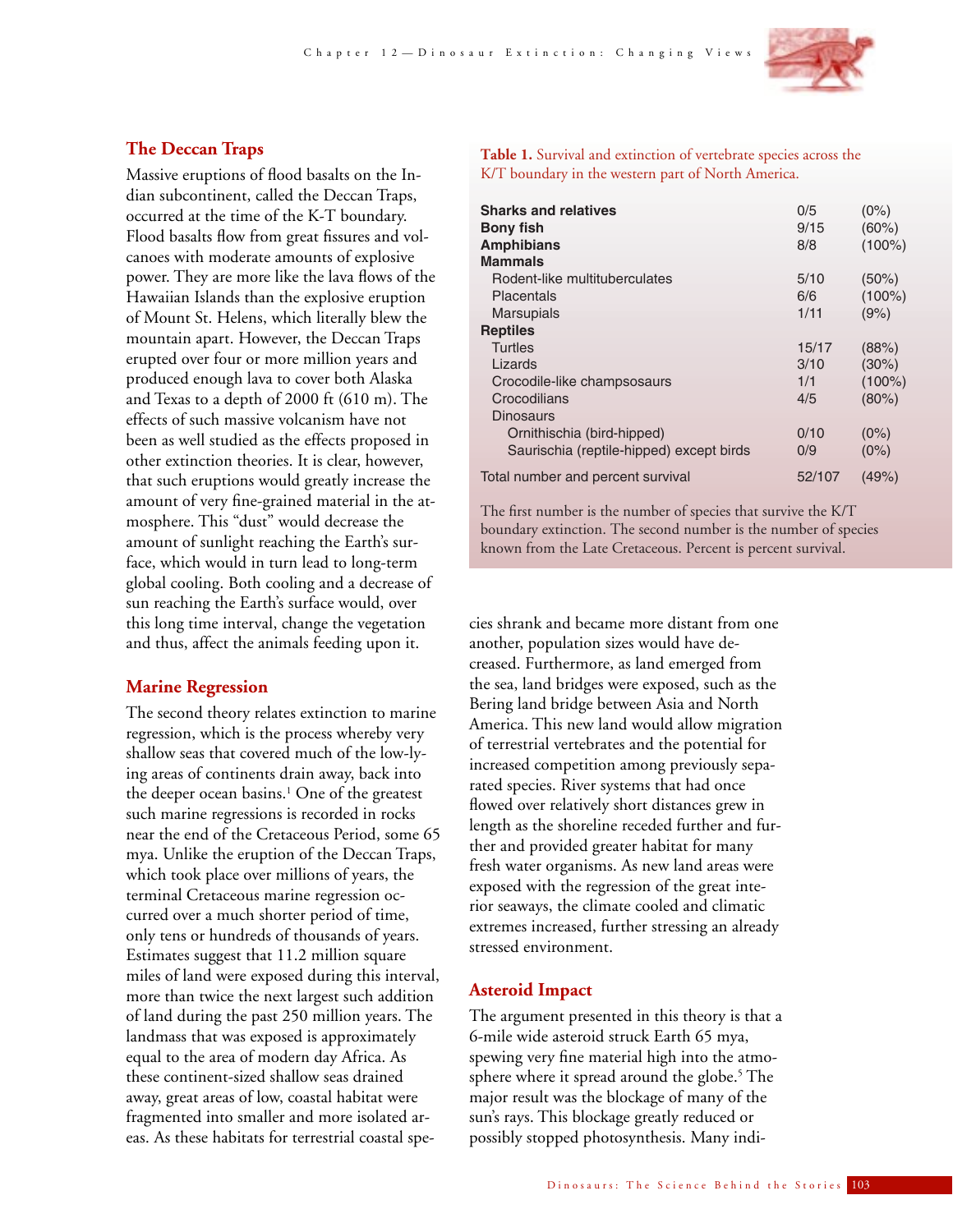

vidual plants would have been stunted or killed, and many plant species would have become extinct. Herbivorous dinosaurs and other vertebrates that fed upon these plants would have disappeared, which in turn would have caused the extinction of the carnivorous dinosaurs that fed upon the herbivores. This process appears to have taken only a few thousand years at the most.

Evidence for the asteroid impact comes from three sources:

**The crater** The probable crater for this impact has been located near the tip of the Yucatan Peninsula in Central America. It was appropriately named Chicxulub, which means the devil's horns in a local dialect. At 110 miles (180 km) across, it was originally thought to be the second largest such structure on Earth. More recent studies argue that it is more on the order of 60 mi (100 km), or possibly even smaller.

#### **An increase in the element iridium at the Cretaceous/Tertiary (K/T) boundary**

A high level of iridium found in rocks from this time period in many places on the Earth is a strong indication of an extraterrestrial source for the iridium, such as from an asteroid striking the Earth. Iridium, a very heavy element, like gold, is rare at the surface of the Earth except where concentrated in a small area by very deep volcanoes.

**Shocked quartz** Quartz grains, showing shocked lamellae (or parallel layers) in two directions at a microscopic level, indicate a great amount of rapidly applied pressure—such as might be caused by the impact of an asteroid.

Following the publication of the asteroid impact theory in 1980, a number of other possible consequences were suggested, such as acid rain, globe wildfire, sudden temperature increases and/or decreases, tsunamis, and superhurricanes. Each of these is argued to have had consequences on the world's plants and animals.5 Some of these consequences can be tested using the fossil vertebrate record, but others cannot, notably tsunamis, and superhurricanes. We now turn to examining and testing the various theories using mostly information from the fossil record of vertebrates.

# **Using the Vertebrate Record To Test Theories of Dinosaur Extinction**

The most obvious pattern of extinction among the major vertebrate groups listed in Table 1 is that extinctions were concentrated in only five of these groups: sharks and their relatives, lizards, marsupials, ornithischian dinosaurs, and saurischian dinosaurs. Species in these five groups account for 75 percent of the extinctions. This pattern demonstrates that the K/T extinctions were highly selective and any theory of extinction must account for this selectivity. Because the biotic effects of volcanic eruption have not been explored extensively, but the effects are considered to be similar to the effects of an asteroid impact, these two theories will be discussed together under the asteroid impact.<sup>1</sup> We will start with the marine regression theory.

#### **Marine Regression**

Global marine regression began in the last few million years of the Cretaceous. As this occurred, tremendous new tracts of dry land were added. Dinosaurs may well have lived away from the seacoast near the end of the Cretaceous, but their habitats would not have been affected. The well-known dinosaur-bearing vertebrate localities near the K/T boundary, however, come from coastal plain habitats. Thus, it is from this information that we should draw our inferences of what may have occurred.

As indicated in Table 1, the fossil record shows a 0 percent survival for both dinosaurs and sharks and their relatives. With marine regression, the coastal plain habitats were being drastically reduced, stranding dinosaurs in ever-smaller areas—this is similar to what humans are doing to the habitats of large mammals in Africa today. The loss of habitat stressed the dinosaur populations, setting them up for any other biotic insults such as that from even a small asteroid impact or from massive volcanism. At the same time, the coastlines were retreating away from the Western Interior taking the sharks and relatives with them.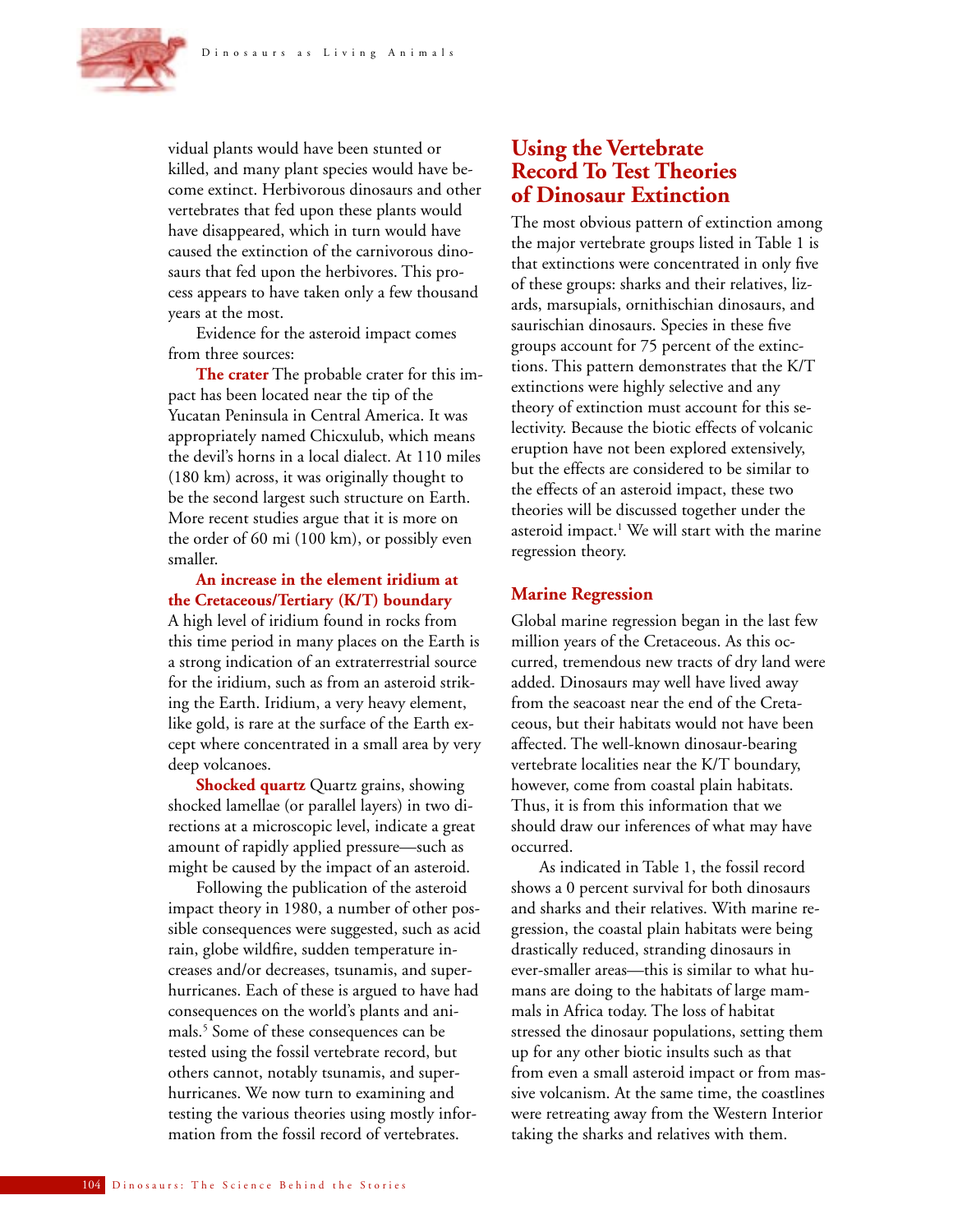

Sharks could follow freshwater courses up to a few hundreds of miles or kilometers, but not thousands of miles or kilometers. Their marine connections were severed. Much larger and longer rivers replaced the small coastal streams, which continued to support many species of freshwater fish, turtles, amphibians, and crocodilians. This too is supported by the evidence shown in Table 1. In fact, freshwater species did very well, with descendants such as paddlefish, sturgeon, gar, snapping turtles, and alligators still plying the Missouri-Mississippi river systems.<sup>1</sup>

The lowering of sea level reconnected once separated landmasses, such as eastern Asia and western North America. The fossil record shows that the earliest relatives of what would later evolve into hoofed mammals and whales probably reached North America at this time (65 mya)—their possible ancestors being placental mammals known in Asia 20 million years earlier. These new North American placental mammals had teeth that resembled those of the opossum-like marsupials living in North America at this same time. The marsupials arose in North America over 100 mya and were very common for at least the 20 million years leading up to the K/T boundary 65 mya. It seems likely that the appearance of these new placental mammals in North America spelled competitive doom for the marsupials. Interestingly, when both groups appear in South America a few million years after the K/T boundary, they do not compete. Rather, the placentals became more strictly herbivorous, while the marsupials became omnivorous and carnivorous, including large saber-toothed marsupial cats. The one group whose fossil record cannot be explained by marine regression is the lizards, which underwent a drastic reduction, at least in western North America. A possible explanation is that when the climate became wetter in this area following the K/T boundary, the more dry-adapted lizards could not tolerate the changes.

#### **Asteroid Impact**

We can start testing the asteroid impact theory by examining the effects of such possibly related events as acid rain, sharp temperature decrease, and global wildfire.5

a) We know from work on living species and habitats that among vertebrates, acid rain hurts aquatic organisms most, killing both adults and eggs laid in the water. Among the aquatic organisms, however, only sharks and their relatives show very high levels of extinction. Other aquatic species did very well through the K/T transition, thus acid rain was probably not a major factor.

b) If a sharp drop in temperature had occurred, the species that should have been most affected would have been cold-blooded (ectothermic) vertebrates that spend at least part of their time out of water—this is why today we see far fewer species of amphibians and reptiles (except warm-blooded or endothermic birds) in the far northern and far southern regions of the world. Yet, most of these ectotherms, except lizards, did well through the K/T boundary. Whether dinosaurs should be considered as endotherms, ectotherms, or as having another kind of physiology remains controversial (see de Ricqlès, page 79).

c) Finally, a global wildfire is argued to have consumed 25 percent of all above ground burnable material. Geological evidence for wildfire has been presented based on large amounts of carbon and other compounds occurring at the K/T boundary. Some paleontologists argue that such a global wildfire would have transported great quantities of detritus (very small fragments of plants and animals) into the streams, which would have favored the survival of aquatic animals that eat such material.<sup>4</sup> Other scientists argue that a global wildfire would have been an equal opportunity killer: terrestrial creatures would have been burned on land, and aquatic vertebrates would have suffocated from all the burned material dumped into their environments. Thus, depending upon how the fossil information is interpreted, global wildfire could have been either a significant or unimportant event at the K/T boundary.

#### **Volcanism and Asteroid Impact**

One probable result of an asteroid impact or high levels of volcanic activity would have been